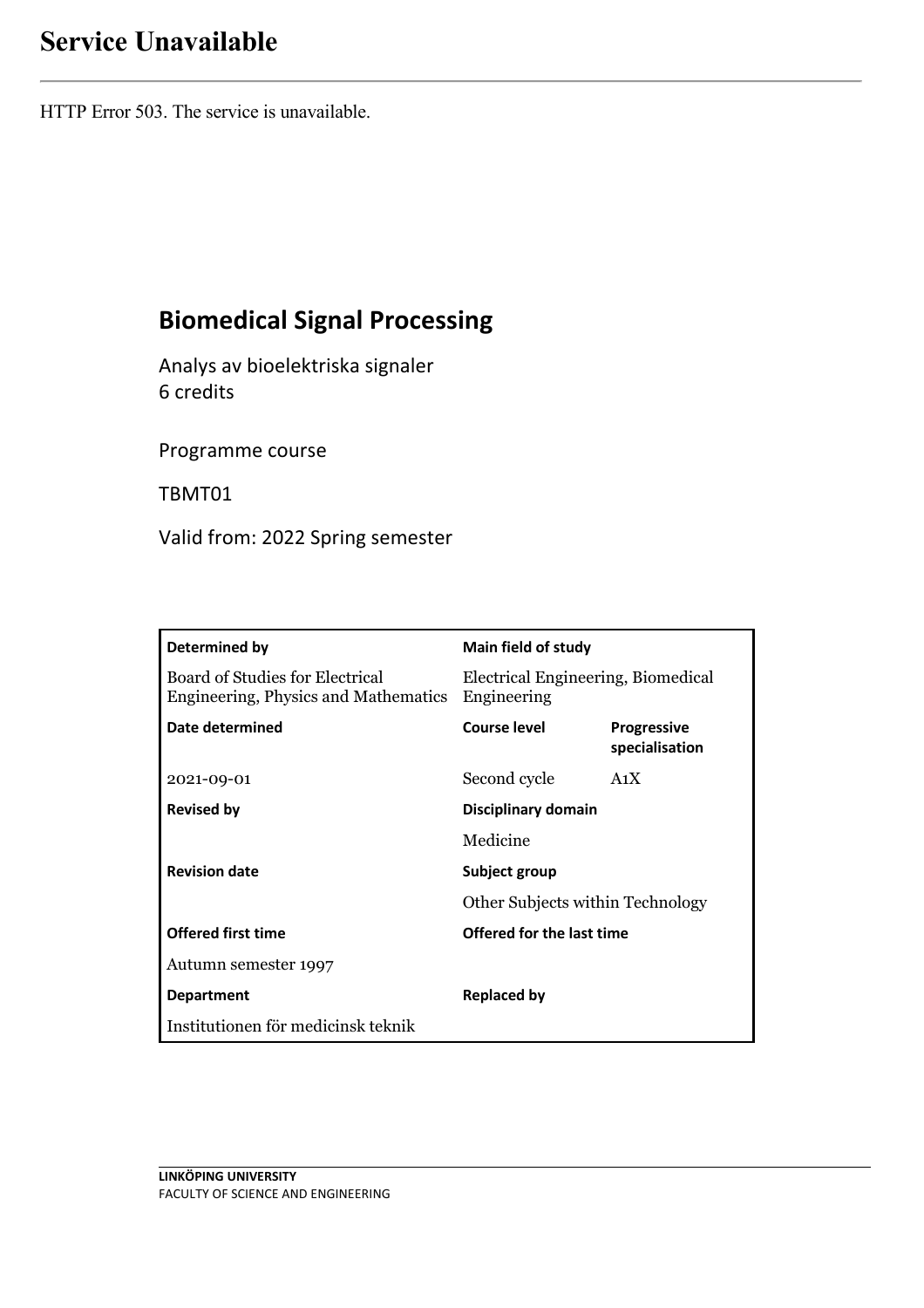## Course offered for

- Master of Science in Engineering Biology
- Master of Science in Biomedical Engineering
- Master of Science in Applied Physics and Electrical Engineering
- Master of Science in Applied Physics and Electrical Engineering International
- Master's Programme in Biomedical Engineering

## **Prerequisites**

Signal Theory, Anatomy and Physiology. Experience of Computer programming/signal processing in matlab or similar.

## Intended learning outcomes

The course gives an in-depth analysis of the origin and processing of bioelectrical signals in humans. The analysis is related to differentiating between healthy and pathological conditions and emerges from clinical situations and issues. After completing the course the students are able to independently:

- Describe, apply and evaluate physical, electrical and mathematical models for the origin of bioelectrical signals in the cell, and their conduction in
- nerves and in tissue.<br>• Give an in-depth description of bioelectricity in the heart and in the central and peripheral nervous system.
- Describe and evaluate the most important bioelectrical measurement methods: The ECG, the EEG and the EMG, in relation to normal and
- $\bullet$  Apply and evaluate different methods for signal processing of the ECG, the EEG and the EMG, with respect to time- and frequency domain analysis.<br>• Describe, apply and evaluate Fouriertransform based methods for signal
- processing.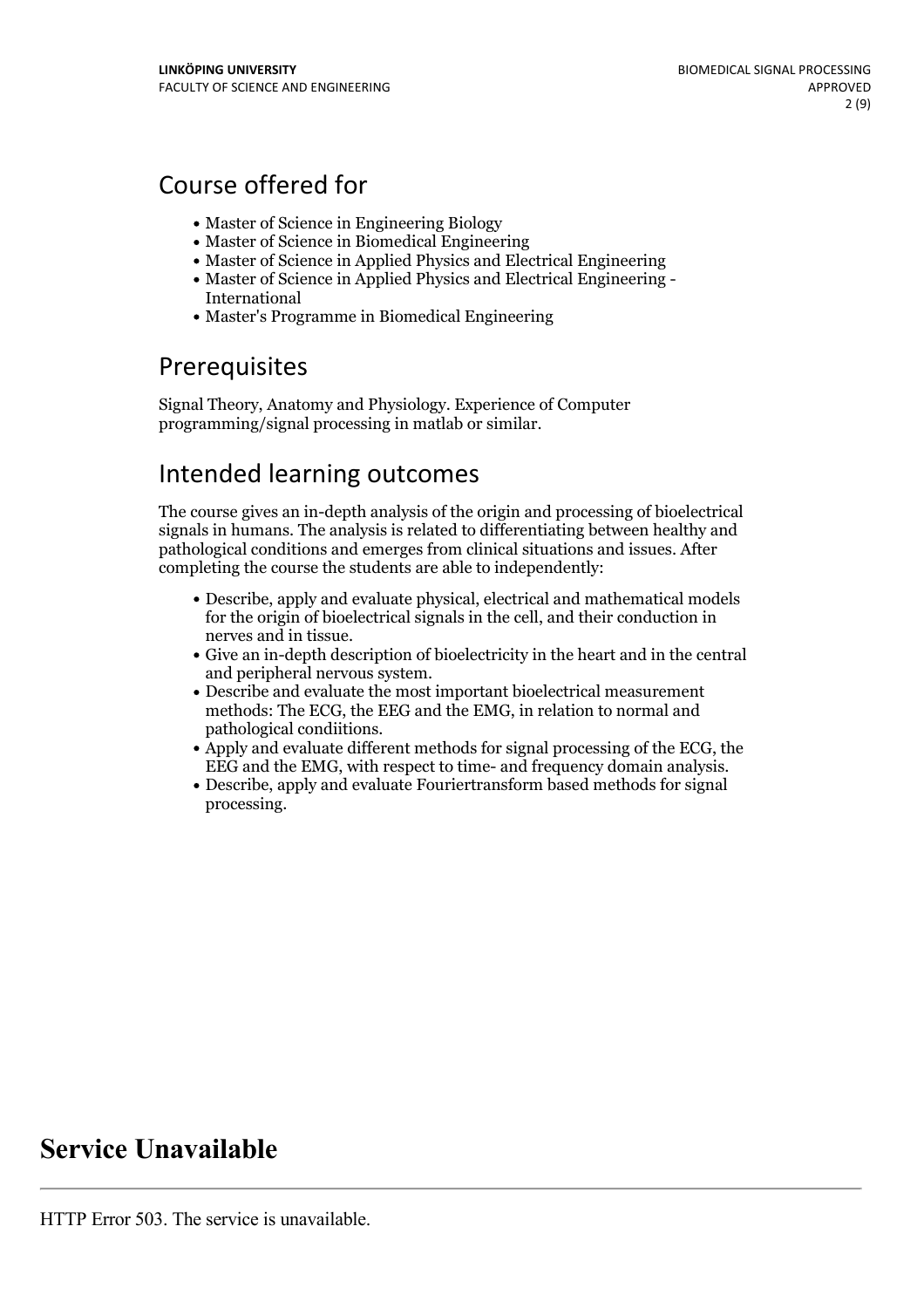HTTP Error 503. The service is unavailable.

### Course content

Signal analysis: time- and frequency, sampling, digital signals, Fouriertransform (FFT), estimation of the power spectrum, input windows, leakage, aliasing, convolution and correlation properties, digital filters Physiological and mathematical models of bioelectricity: cell membrane, resting- and action potentials, Nernst equation, volume conducting, forward- och inverse problems Measurement of bioelectrical signals: electrode properties, measurement systems Electrocardiography: origin of the ECG, ECG-leads, ECG analysis

Neurophysiology: nervous system, muscles, EEG, EP, EMG, ERG, EOG, signal analysis

Electrostimulation: defibrillation, pacemakers, electrostimulation Laboratory experiment: biosignal processing

# Teaching and working methods

The course is partly based on problem based learning and comprises lectures, problem solving individually and in various groups and laboratory work.

# Examination

| HEM1             | Essay assignement   | 4 credits   | U, 3, 4, 5 |
|------------------|---------------------|-------------|------------|
| BAS <sub>1</sub> | Tutorial sessions   | 0.5 credits | U.G        |
| LAB2             | Laboratory work     | 0.5 credits | U.G        |
| UPG2             | Seminar assignments | 1 credits   | U.G        |

## Grades

Four-grade scale, LiU, U, 3, 4, 5

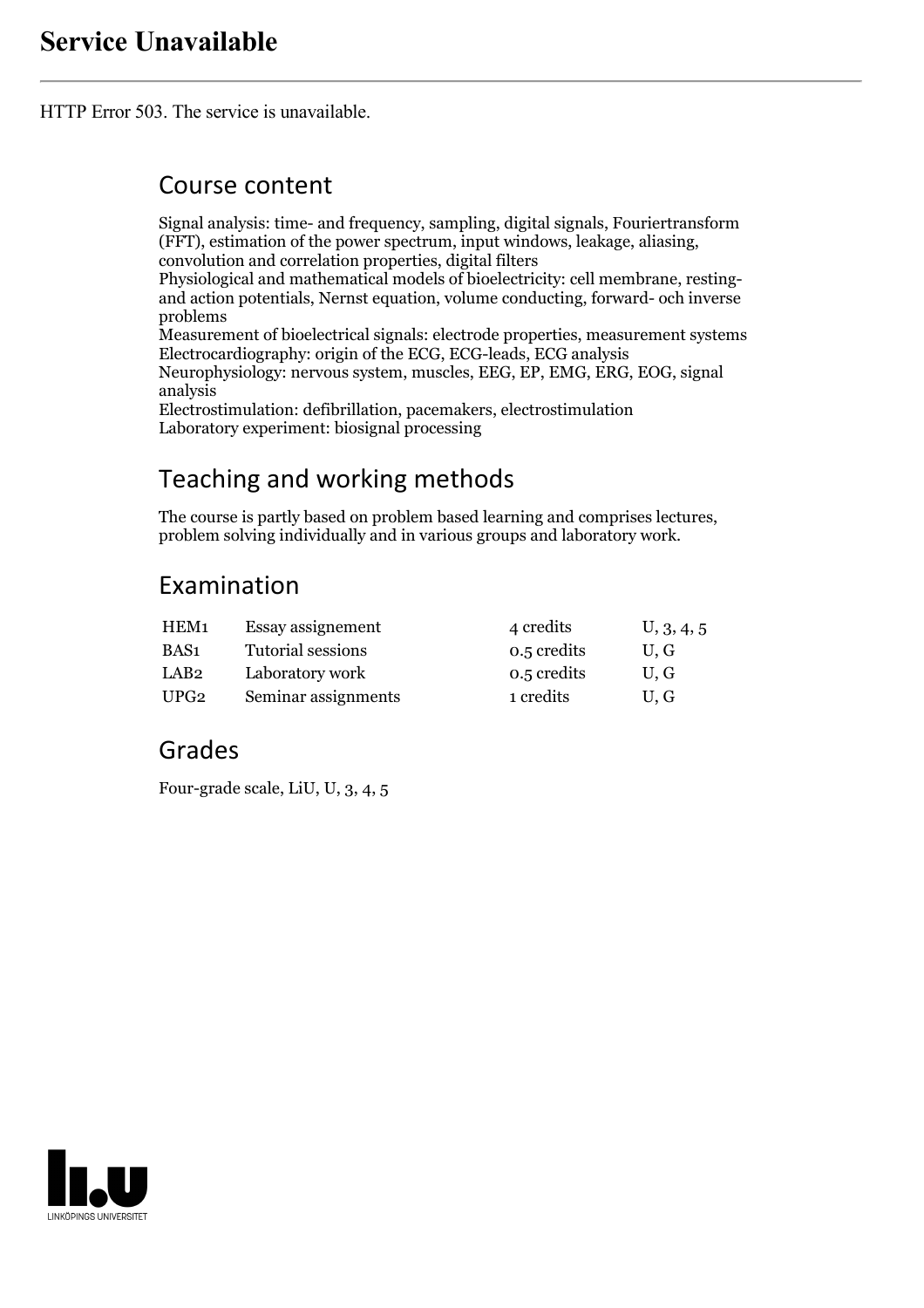## Other information

### **Supplementarycourses**

- Medical Imaging
- Biomedical Modeling and Simulation

#### **About teaching and examination language**

The teaching language is presented in the Overview tab for each course. The examination language relates to the teaching language as follows:

- If teaching language is "Swedish", the course as a whole could be given in Swedish, or partly in English. Examination language is Swedish, but parts
- If teaching language is "English", the course as a whole is taught in English. Examination language is English. If teaching language is "Swedish/English", the course as a whole will be
- taught in English if students without prior knowledge of the Swedish language participate. Examination language is Swedish or English depending on teaching language.

#### **Other**

The course is conducted in a manner where both men's and women's experience and knowledge are made visible and developed.

The planning and implementation of a course should correspond to the course syllabus. The course evaluation should therefore be conducted with the course syllabus as a starting point.

If special circumstances prevail, the vice-chancellor may in a special decision specify the preconditions for temporary deviations from this course syllabus, and delegate the right to take such decisions.

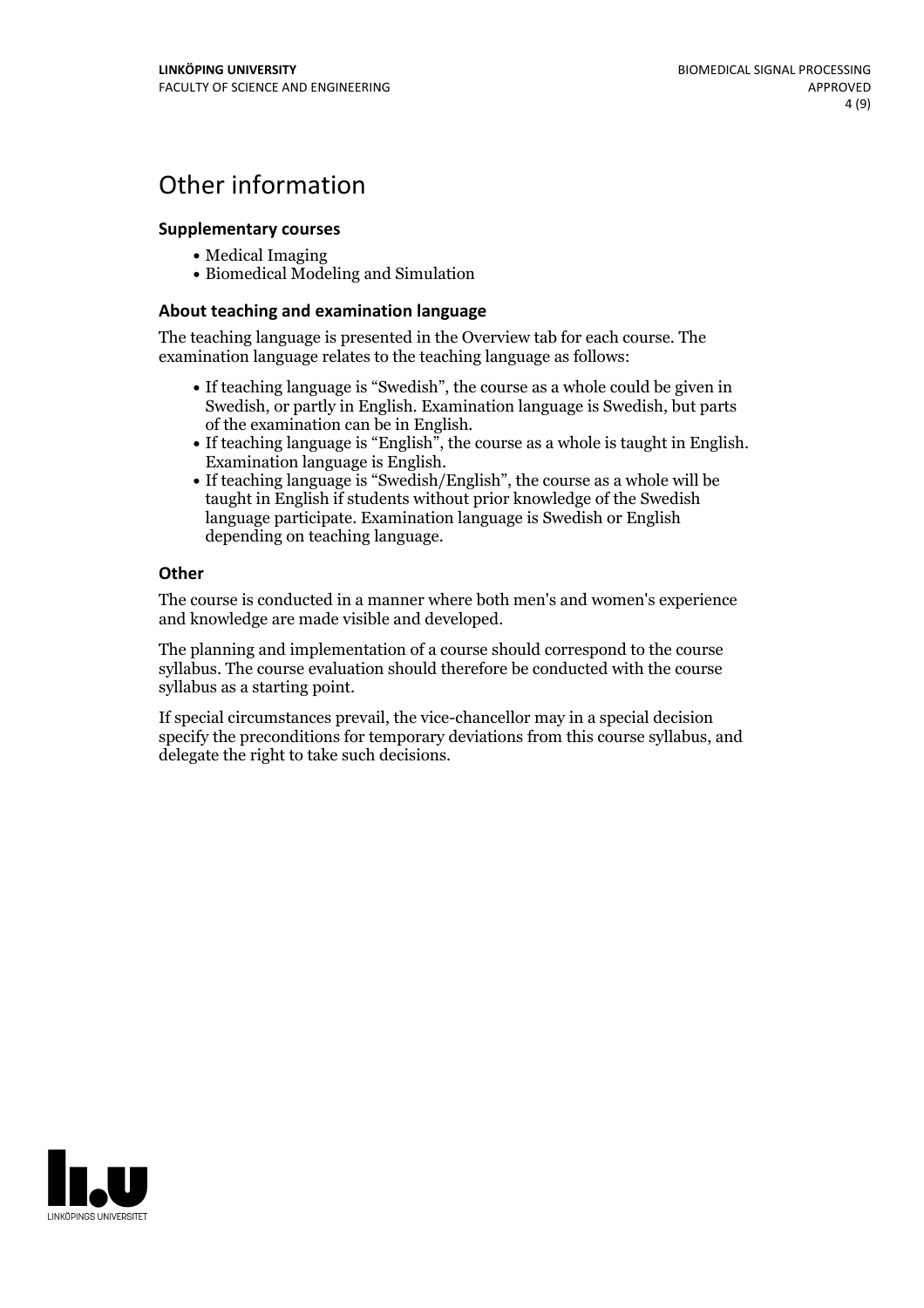# **Common rules**

### Course syllabus

A syllabus must be established for each course. The syllabus specifies the aim and contents of the course, and the prior knowledge that a student must have in order to be able to benefit from the course.

### Timetabling

Courses are timetabled after a decision has been made for this course concerning its assignment to a timetable module.

### Interruption in and deregistration from a course

The LiU decision, Guidelines concerning confirmation of participation in education (Dnr LiU-2020-02256), states that interruptions in study are to be recorded in Ladok. Thus, all students who do not participate in a course for which they have registered must record the interruption, such that the registration on the course can be removed. Deregistration from or interrupting a course is carried out using <sup>a</sup> web-based form: https://www.lith.liu.se/for- [studenter/kurskomplettering?l=en.](https://www.lith.liu.se/for-studenter/kurskomplettering?l=en)

### Cancelled courses and changes to the course syllabus

Courses with few participants (fewer than 10) may be cancelled or organised in a manner that differs from that stated in the course syllabus. The Dean is to deliberate and decide whether a course is to be cancelled or changed from the course syllabus.

### Guidelines relating to examinations and examiners

For details, see Guidelines for education and examination for first-cycle and second-cycle education at Linköping University, Dnr LiU-2020-04501 [\(http://styrdokument.liu.se/Regelsamling/VisaBeslut/917592\)](http://styrdokument.liu.se/Regelsamling/VisaBeslut/917592).

An examiner must be employed as a teacher at LiU according to the LiU Regulations for Appointments, Dnr LiU-2021-01204 [\(https://styrdokument.liu.se/Regelsamling/VisaBeslut/622784](https://styrdokument.liu.se/Regelsamling/VisaBeslut/622784)). For courses in second-cycle, the following teachers can be appointed as examiner: Professor (including Adjunct and Visiting Professor), Associate Professor (including Adjunct), Senior Lecturer (including Adjunct and Visiting Senior Lecturer), Research Fellow, or Postdoc. For courses in first-cycle, Assistant Lecturer (including Adjunct and Visiting Assistant Lecturer) can also be appointed as examiner in addition to those listed for second-cycle courses. In exceptional cases, a Part-time Lecturer can also be appointed as an examiner at both first- and second cycle, see Delegation of authority for the Board of Faculty of Science and Engineering.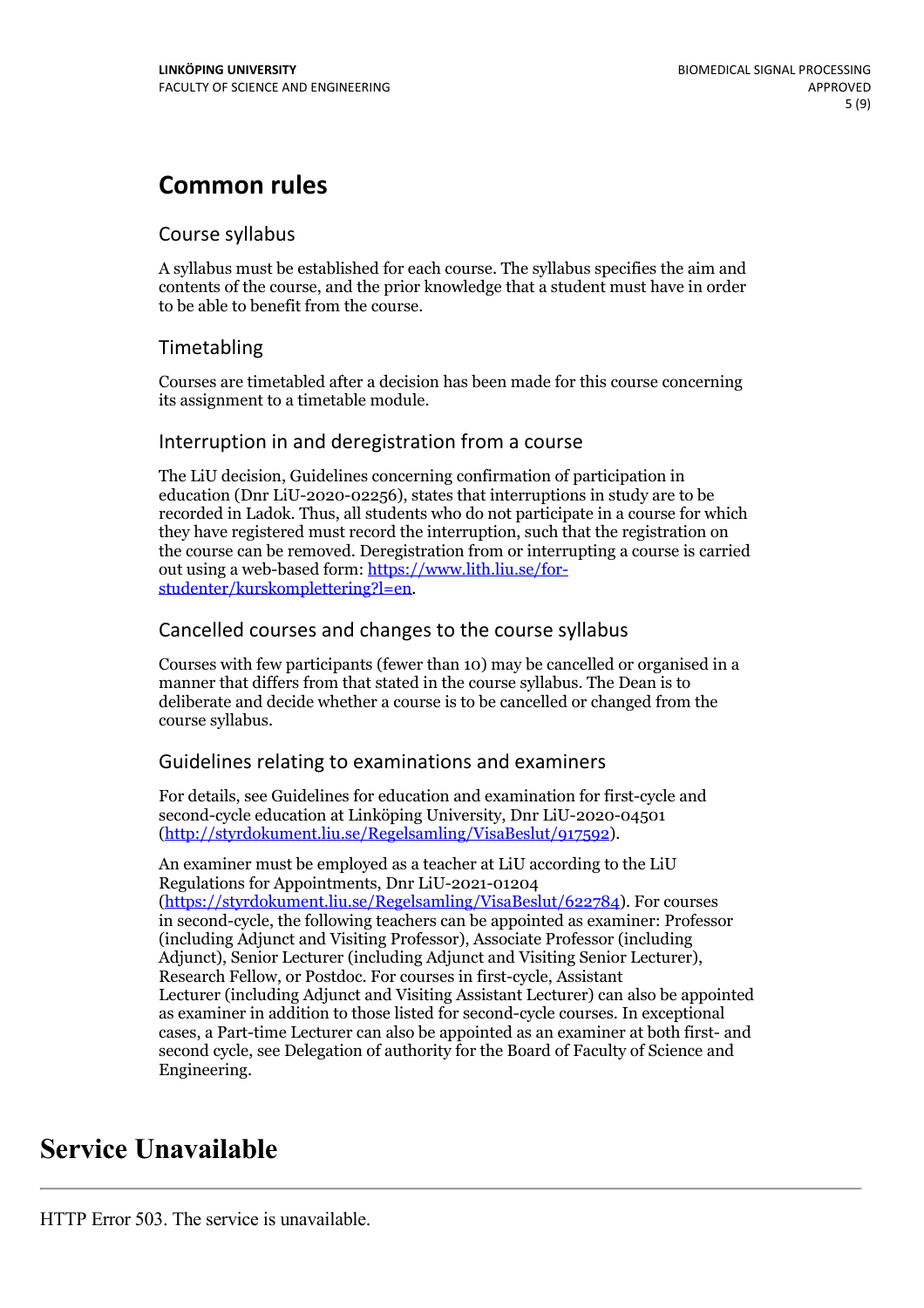### Forms of examination

#### **Principles for examination**

Written and oral examinations and digital and computer-based examinations are held at least three times a year: once immediately after the end of the course, once in August, and once (usually) in one of the re-examination periods. Examinations held at other times are to follow a decision of the faculty programme board.

Principles for examination scheduling for courses that follow the study periods:

- courses given in VT1 are examined for the first time in March, with re-examination in June and August
- courses given in VT2 are examined for the first time in May, with re-examination in August and October
- courses given in HT1 are examined for the first time in October, with re-examination in January and August
- courses given in HT2 are examined for the first time in January, with re-examination in March and in August.

The examination schedule is based on the structure of timetable modules, but there may be deviations from this, mainly in the case of courses that are studied and examined for several programmes and in lower grades (i.e. 1 and 2).

Examinations for courses that the faculty programme board has decided are to be held in alternate years are held three times during the school year in which the course is given according to the principles stated above.

Examinations for courses that are cancelled orrescheduled such that they are not given in one or several years are held three times during the year that immediately follows the course, with examination scheduling that corresponds to the scheduling that was in force before the course was cancelled or rescheduled.

When a course, or a written examination (TEN, DIT, DAT), is given for the last time, the regular examination and two re-examinations will be offered. Thereafter, examinations are phased out by offering three examinations during the following academic year at the same times as the examinations in any substitute course. If there is no substitute course, three examinations will be offered during re- examination periods during the following academic year. Other examination times are decided by the faculty programme board. In all cases above, the examination is also offered one more time during the academic year after the following, unless the faculty programme board decides otherwise. In total, 6 re-examinations are offered, of which 2 are regular re-examinations. In the examination registration system, the examinations given for the penultimate time and the last time are denoted.

If a course is given during several periods of the year (for programmes, or on different occasions for different programmes) the faculty programme board or boards determine together the scheduling and frequency of re-examination occasions.

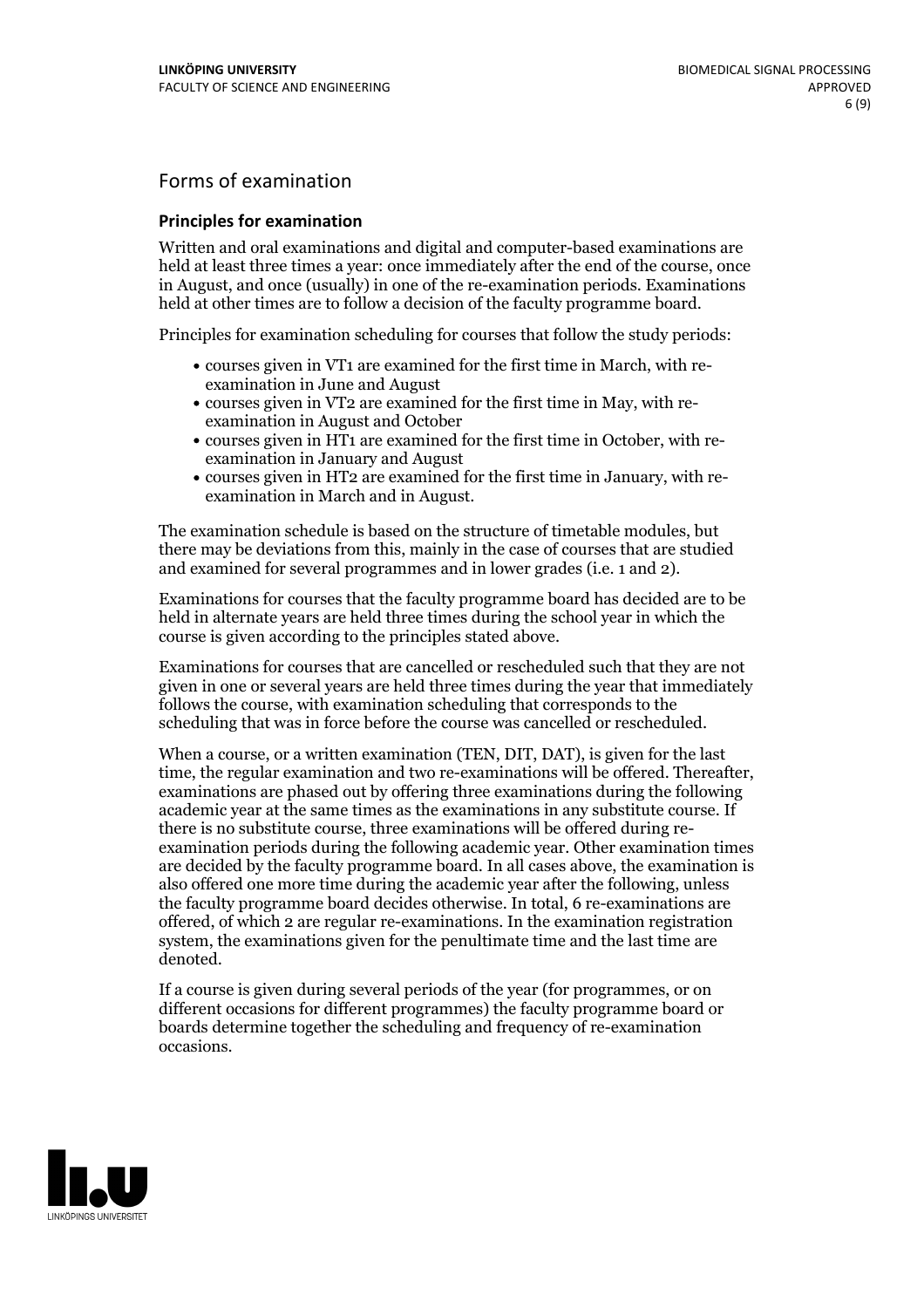### **Retakes of other forms of examination**

Regulations concerning retakes of other forms of examination than written examinations and digital and computer-based examinations are given in the LiU guidelines for examinations and examiners, [http://styrdokument.liu.se/Regelsamling/VisaBeslut/917592.](http://styrdokument.liu.se/Regelsamling/VisaBeslut/917592)

#### **Course closure**

For Decision on Routines for Administration of the Discontinuation of Educational Programs, Freestanding Courses and Courses in Programs, see DNR LiU-2021-04782. After a decision on closure and after the end of the discontinuation period, the students are referred to a replacement course (or similar) according to information in the course syllabus or programme syllabus. If a student has passed some part/parts of a closed program course but not all, and there is an at least partially replacing course, an assessment of crediting can be made. Any crediting of course components is made by the examiner.

### **Registration for examination**

In order to take an written, digital or computer-based examination, registration in advance is mandatory, see decision in the university's rule book [https://styrdokument.liu.se/Regelsamling/VisaBeslut/622682.](https://styrdokument.liu.se/Regelsamling/VisaBeslut/622682) An unregistered student can thus not be offered a place. The registration is done at the Student Portal or in the LiU-app during the registration period. The registration period opens 30 days before the date of the examination and closes 10 days before the date of the examination. Candidates are informed of the location of the examination by email, four days in advance.

### **Code of conduct for students during examinations**

Details are given in a decision in the university's rule book: <http://styrdokument.liu.se/Regelsamling/VisaBeslut/622682>.

#### **Retakes for higher grade**

Students at the Institute of Technology at LiU have the right to retake written examinations and digital and computer-based examinations in an attempt to achieve a higher grade. This is valid for all examination components with code "TEN", "DIT" and "DAT". The same right may not be exercised for other examination components, unless otherwise specified in the course syllabus.

A retake is not possible on courses that are included in an issued degree diploma.

#### **Grades**

The grades that are preferably to be used are Fail (U), Pass (3), Pass not without distinction  $(4)$  and Pass with distinction  $(5)$ .

- Grades U, 3, 4, 5 are to be awarded for courses that have written or digital examinations.<br>• Grades Fail (U) and Pass (G) may be awarded for courses with a large
- degree of practical components such as laboratory work, project work and

### **Service Unavailable**

HTTP Error 503. The service is unavailable.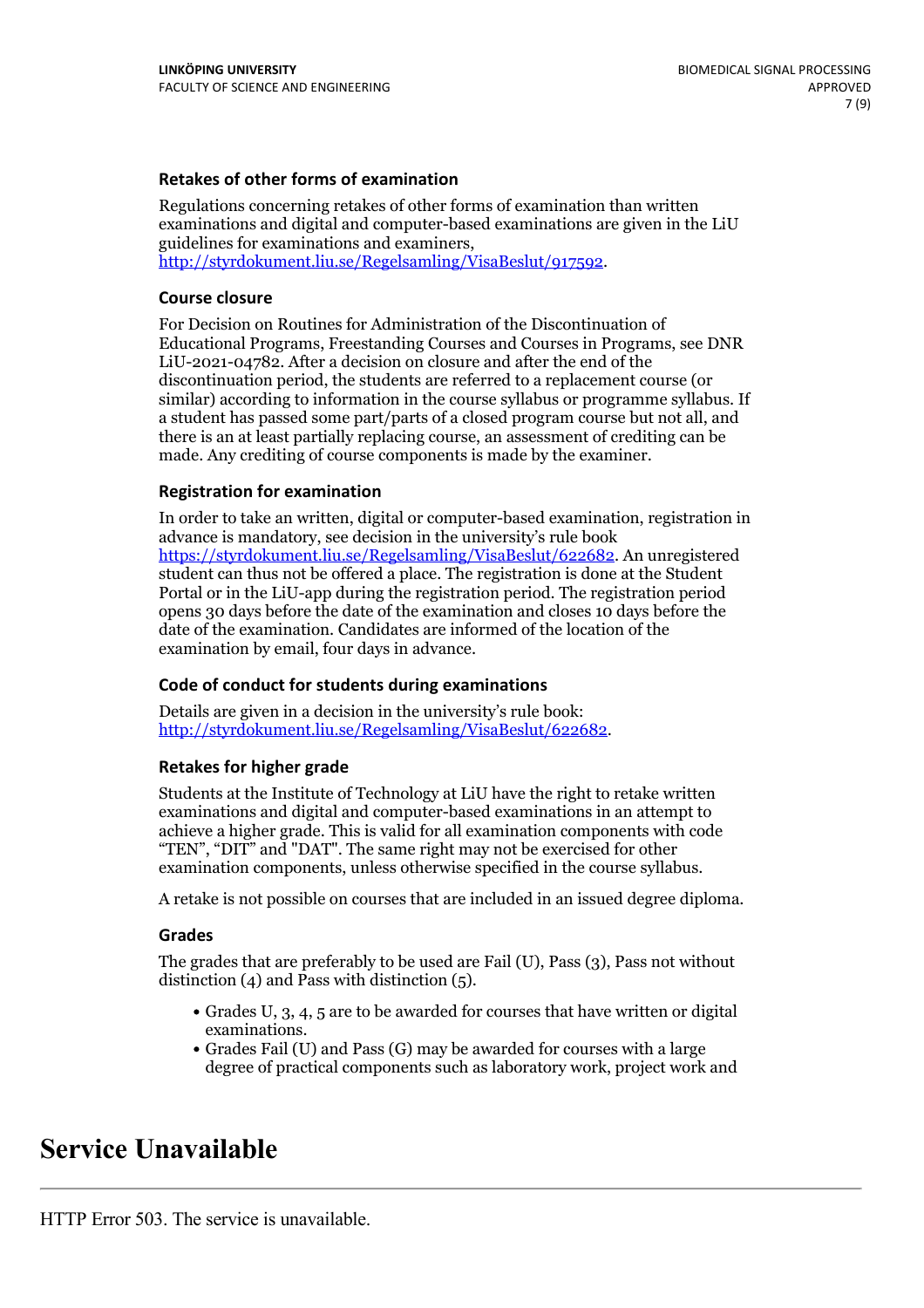HTTP Error 503. The service is unavailable.

group work.<br>• Grades Fail (U) and Pass (G) are to be used for degree projects and other independent work.

#### **Examination components**

The following examination components and associated module codes are used at the Faculty of Science and Engineering:

- Grades U, 3, 4, 5 are to be awarded for written examinations (TEN) and
- digital examinations (DIT).<br>• Examination components for which the grades Fail (U) and Pass (G) may be awarded are laboratory work (LAB), project work (PRA), preparatory written examination (KTR), digital preparatory written examination (DIK), oral examination (MUN), computer-based examination (DAT), home assignment (HEM), and assignment (UPG).
- Students receive grades either Fail (U) or Pass (G) for other examination components in which the examination criteria are satisfied principally through active attendance such as tutorial group (BAS) or examination item (MOM).<br>• Grades Fail (U) and Pass (G) are to be used for the examination
- components Opposition (OPPO) and Attendance at thesis presentation (AUSK) (i.e. part of the degree project).

In general, the following applies:

- 
- Mandatory course components must be scored and given <sup>a</sup> module code. Examination components that are not scored, cannot be mandatory. Hence, it is voluntary to participate in these examinations, and the voluntariness must be clearly stated. Additionally, if there are any associated conditions to
- the examination component, these must be clearly stated as well.<br>• For courses with more than one examination component with grades U,3,4,5, it shall be clearly stated how the final grade is weighted.

For mandatory components, the following applies (in accordance with the LiU Guidelines for education and examination for first-cycle and second-cycle education at Linköping University,<br>[http://styrdokument.liu.se/Regelsamling/VisaBeslut/917592\)](http://styrdokument.liu.se/Regelsamling/VisaBeslut/917592):

If special circumstances prevail, and if it is possible with consideration of the nature of the compulsory component, the examiner may decide to replace the compulsory component with another equivalent component.

For possibilities to alternative forms of examinations, the following applies (in accordance with the LiU Guidelines for education and examination for first-cycle [http://styrdokument.liu.se/Regelsamling/VisaBeslut/917592\)](http://styrdokument.liu.se/Regelsamling/VisaBeslut/917592):

If the LiU coordinator for students with disabilities has granted a student the right to an adapted examination for a written examination in an examination hall, the student has the right to it.